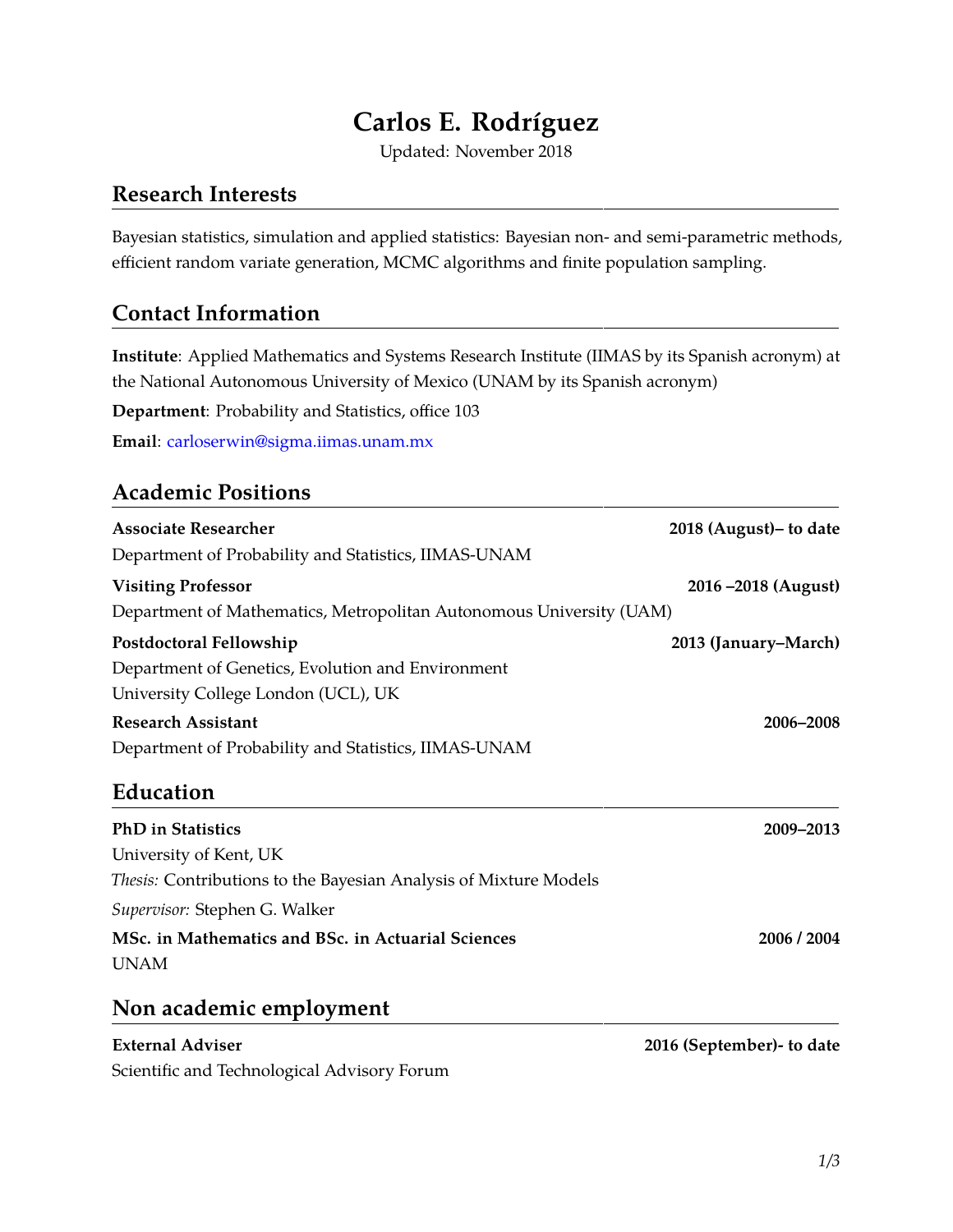| Adviser for the fast-counting                                                 | 2015 (Deputies), 2016 (Colima) and 2018 (Presidential) |           |
|-------------------------------------------------------------------------------|--------------------------------------------------------|-----------|
| Mexican Institute for National Elections                                      |                                                        |           |
| Adviser for the fast-counting in the Election for Governor in State of Mexico |                                                        | 2017      |
| State of Mexico Institute for Elections                                       |                                                        |           |
| <b>Strategic Project Manager</b>                                              |                                                        | 2014-2016 |
| Scientific and Technological Advisory Forum                                   |                                                        |           |
| Data Processing Manager                                                       |                                                        | 2013-2014 |
| Berumen y Asociados (Marketing Consulting Services)                           |                                                        |           |

### **Publications in peer reviewed journals**

**[1]**: Yang, Z., and Rodríguez, C. E., (2013). Searching for efficient Markov chain Monte Carlo proposal kernels *Proceedings of the National Academy of Sciences of the United States of America*, 110 (48), Ed. National Academy of Sciences U.S.A., pp. 19307-19312, ISSN: 0027-8424, [doi:10.1073/pnas.1311790110.](https://doi.org/10.1073/pnas.1311790110)

**[2]**: Rodríguez, C. E., and Walker, S. G., (2014). Univariate Bayesian nonparametric mixture modeling with unimodal kernels, *Statistics and Computing*, 24 (1), Ed. Springer, pp. 35-49, ISSN: 0960-3174, [doi:10.1007/s11222-012-9351-7.](https://doi.org/10.1007/s11222-012-9351-7)

**[3]**: Rodríguez, C. E., and Walker, S. G., (2014). Label switching in Bayesian mixture models: deterministic relabeling strategies, *Journal of Computational and Graphical Statistics*, 23 (1), Ed. Taylor and Francis, pp. 25-45, ISSN: 1061-8600, [doi:10.1080/10618600.2012.735624.](https://doi.org/10.1080/10618600.2012.735624)

**[4]**: Rodríguez, C. E., Núñez-Antonio, G., and Escarela G. (2018). A Bayesian Mixture Model for Clustering Circular Data, *(submitted to JAS)*.

### **Books (only in spanish)**

**[1]**: Franco, J., Sánchez, M. C., Reynoso, E., Namihira, R., Rodríguez, C. E., Villarreal, E. M., Pavón, C., Morales, A., Macias, P., Peña, R., (2015). Ciencia y tecnología: una mirada ciudadana. En la colección *Los mexicanos vistos por sí mismos. Los grandes temas nacionales*, UNAM, México. ISBN: 978-607-02-6987-5

**[2]**: Bensusán, G. y Valenti, G. (Coordinadoras), Grass, N., Inclán, D., Rodríguez, C. E., Varela, G. (2018). La evaluación de los académicos: Instituciones y Sistema Nacional de Investigadores, aciertos y controversias, FLACSO-UAM, México. ISBN 978-607-8517-21-3 (Flacso México) y 978-607- 28-1263-5 (UAM)

### **Teaching**

**Courses at UAM, trimester based programs**: Statistical Inference [BSc. in Mathematics] (2016-3), Statistics I [BBA] (2016-3), Regression [BSc. in Mathematics] (2017-1), Statistics III [BBA] (2017-2), Mathematics I [BBA] (2017-2), Statistics III [BSc. Social Psychology] (2018-1), Biostatistics [BSc. in